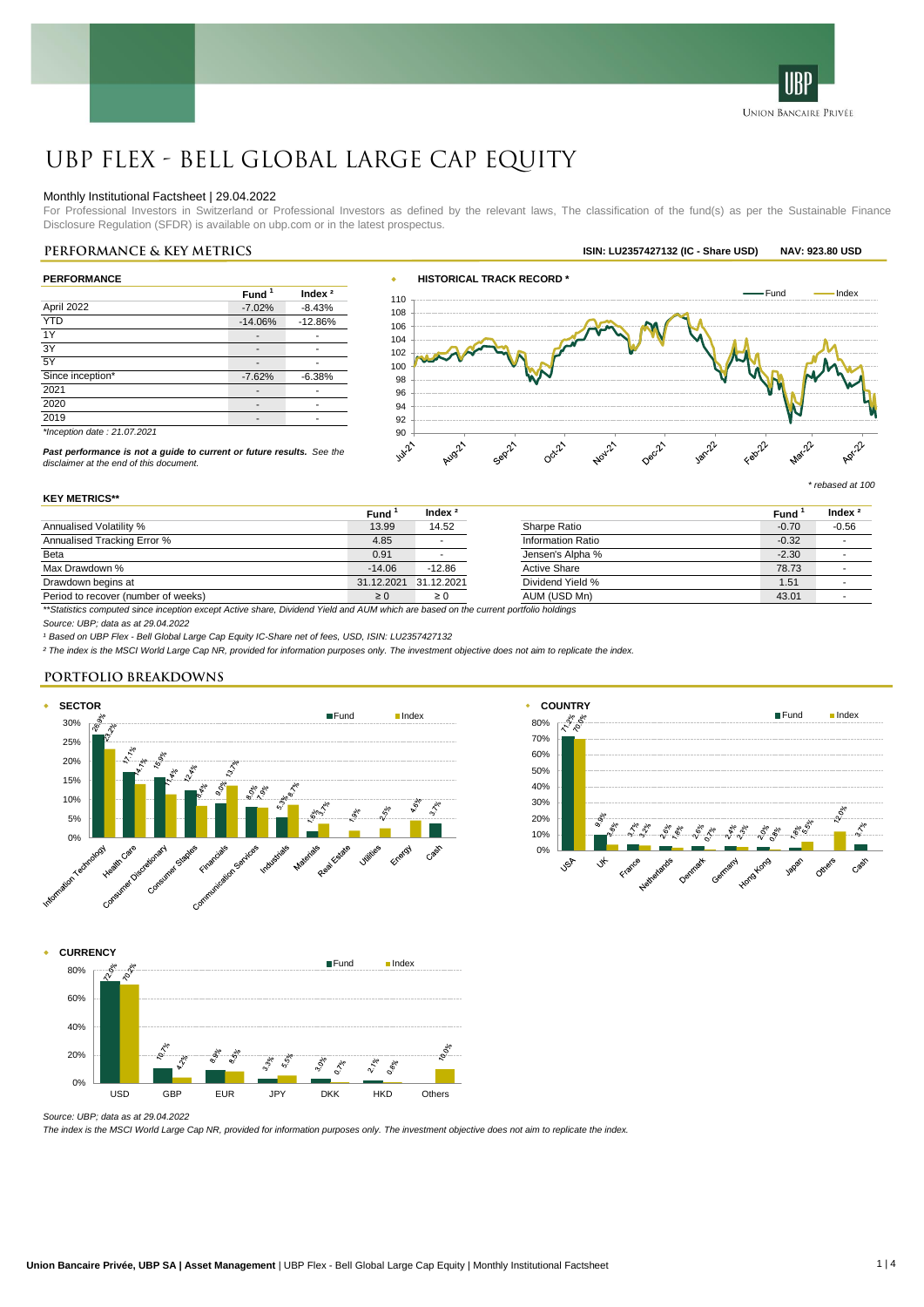# **Top 10 holdings**

|                            | <b>Portfolio Weight</b> | <b>Index Weight</b> |                    |                               |
|----------------------------|-------------------------|---------------------|--------------------|-------------------------------|
| Name                       | (end)                   | (end)               | Country            | Sector                        |
| AMAZON.COM INC             | 3.60%                   | 2.50%               | <b>USA</b>         | <b>Consumer Discretionary</b> |
| ALPHABET-A                 | 3.58%                   | 1.51%               | <b>USA</b>         | <b>Communication Services</b> |
| VISA-A                     | 3.33%                   | 0.78%               | <b>USA</b>         | Information Technology        |
| MICROSOFT CORP             | 3.31%                   | 4.36%               | <b>USA</b>         | Information Technology        |
| MASTERCARD-A               | 3.05%                   | 0.70%               | <b>USA</b>         | Information Technology        |
| <b>FISERV INC</b>          | 2.88%                   | 0.13%               | <b>USA</b>         | Information Technology        |
| <b>RECKITT BENCKISER</b>   | 2.68%                   | 0.12%               | UK                 | <b>Consumer Staples</b>       |
| <b>ASML HLDG</b>           | 2.63%                   | 0.53%               | <b>Netherlands</b> | Information Technology        |
| NOVO NORDISK-B-            | 2.62%                   | 0.43%               | Denmark            | <b>Health Care</b>            |
| <b>VERIZON COMMUNICAT.</b> | 2.55%                   | 0.42%               | <b>USA</b>         | <b>Communication Services</b> |
|                            |                         |                     |                    |                               |
| <b>Total</b>               | 30.2%                   | 11.5%               |                    |                               |

*Source: UBP; data as at 29.04.2022*

*The index is the MSCI World Large Cap NR, provided for information purposes only. The investment objective does not aim to replicate the index.*

## **PERFORMANCE ATTRIBUTION PERFORMANCE ATTRIBUTION**

#### SECTOR PERFORMANCE ATTRIBUTION **SECTOR PERFORMANCE ATTRIBUTION**



-0.40 -0.20 0.00 0.20 0.40 0.60 0.80 1.00 1.20

#### COUNTRY PERFORMANCE ATTRIBUTION **COUNTRY PERFORMANCE ATTRIBUTION**



*Past performance is not a guide to current or future results. See the disclaimer at the end of this document.*

## **TOP CONTRIBUTORS / DETRACTORS**

## **MAIN RELATIVE CONTRIBUTORS**

|                          | Portfolio    | Index        | Portfolio | <b>Portfolio</b> | Excess Return |         |                               |
|--------------------------|--------------|--------------|-----------|------------------|---------------|---------|-------------------------------|
| Name                     | Weight (avg) | Weight (avg) | Return    | Contribution     | Contribution  | Countrv | <b>Sector</b>                 |
| NVIDIA CORP              |              | .15%         |           |                  | 0.34%         | USA     | Information Technology        |
| <b>RECKITT BENCKISER</b> | 2.81%        | 0.12%        | 3.67%     | 0.08%            | 0.27%         | UK      | <b>Consumer Staples</b>       |
| <b>TESLA MTRS</b>        |              | .78%         |           |                  | 0.23%         | USA     | <b>Consumer Discretionary</b> |
| NOVO NORDISK-B-          | 2.56%        | 0.40%        | 2.79%     | 0.08%            | 0.22%         | Denmark | <b>Health Care</b>            |
| MASTERCARD-A             | 2.87%        | 0.65%        | l.78%     | 0.06%            | 0.19%         | USA     | Information Technology        |

#### **MAIN RELATIVE DETRACTORS**

|                       | Portfolio    | Index        | Portfolio | Portfolio    | <b>Excess Return</b> |             |                               |
|-----------------------|--------------|--------------|-----------|--------------|----------------------|-------------|-------------------------------|
| Name                  | Weight (avg) | Weight (avg) | Return    | Contribution | Contribution         | Countrv     | Sector                        |
| ALPHABET-A            | 3.83%        | .61%         | $-17.95%$ | $-0.72%$     | $-0.25%$             | USA         | <b>Communication Services</b> |
| AMAZON.COM INC        | 4.16%        | 2.88%        | $-23.75%$ | $-1.05%$     | $-0.23%$             | USA         | <b>Consumer Discretionary</b> |
| ASML HLDG             | 2.66%        | 0.53%        | $-14.82%$ | $-0.41%$     | $-0.18%$             | Netherlands | Information Technology        |
| <b>STARBUCKS CORP</b> | $.72\%$      | 0.20%        | $-17.90%$ | $-0.31%$     | $-0.16%$             | USA         | <b>Consumer Discretionary</b> |
| <b>HCA HLDGS</b>      | 2.25%        | 0.13%        | $-14.39%$ | $-0.33%$     | $-0.16%$             | USA         | <b>Health Care</b>            |

*Source: UBP; data as at 29.04.2022*

*The index is the MSCI World Large Cap NR, provided for information purposes only. The investment objective does not aim to replicate the index.*

*Past performance is not a guide to current or future results. See the disclaimer at the end of this document.*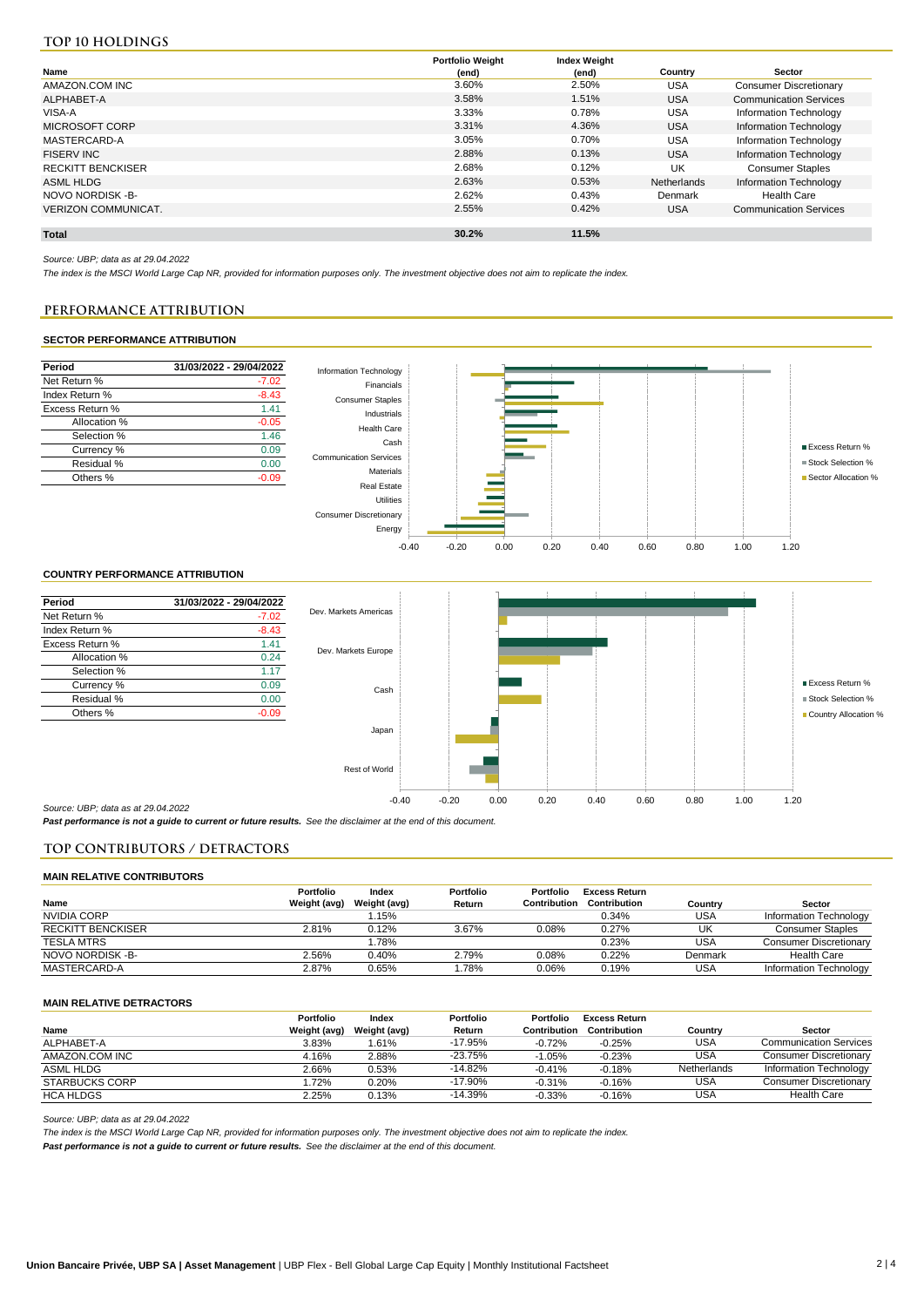# **HISTORICAL ANALYSIS**

| <b>PORTFOLIO DATA</b>         |        |        |        |               |               |               |         |
|-------------------------------|--------|--------|--------|---------------|---------------|---------------|---------|
|                               | Apr-22 | Mar-22 | Feb-22 | <b>Jan-22</b> | <b>Dec-21</b> | <b>Nov-21</b> | Oct-21  |
| Top 10 holdings weight        | 30.2%  | 32.0%  | 32.1%  | 33.2%         | 32.8%         | 33.0%         | 33.0%   |
| Number of holdings            | 44     | 45     | 45     | 42            | 42            | 43            | 44      |
| Large Caps (> USD 10 billion) | 100.0% | 100.0% | 100.0% | 100.0%        | 100.0%        | 100.0%        | 100.0%  |
| Mid Caps (USD 2-10 billion)   | 0.0%   | 0.0%   | 0.0%   | 0.0%          | 0.0%          | $0.0\%$       | $0.0\%$ |
| Small Caps (< USD 2 billion)  | 0.0%   | 0.0%   | 0.0%   | 0.0%          | 0.0%          | $0.0\%$       | $0.0\%$ |
|                               |        |        |        |               |               |               |         |

*Source: UBP; data as at 29.04.2022*